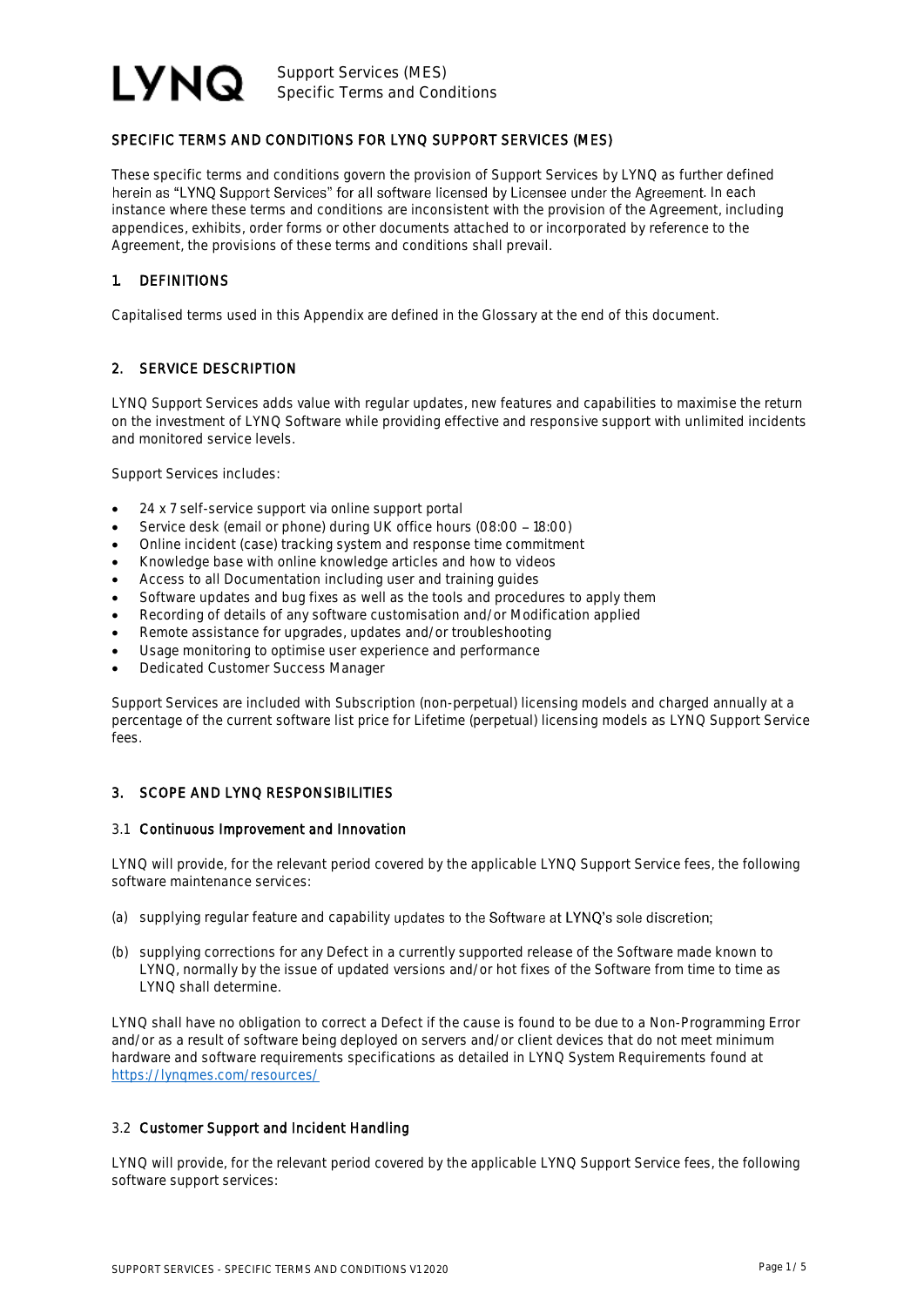

Support Services (MES) Specific Terms and Conditions

- (a) Self Service support via the online support portal where the user can:
- keep up to date with software changes in "What's New" •
- see important information relating to future releases of the software
- access to documentation including user and training guides
- search the knowledgebase
- see frequently asked questions
- access the video library
- view details of any customisation and/or modification applied
- download the software
- (b) Service Desk supplying technical support to the Licensee during LYNQ's normal working hours to assist the User in the use of the Software. This support will be provided remotely by telephone or e-mail. Supply by e-mail will receive priority. Incident response times are as detailed in the Appendix (Incident Response Times).

#### 3.3 Remote Assistance

LYNQ will provide, for the relevant period covered by the applicable LYNQ Support Service Fees, the following remote assistance services during UK office hours:

- (a) Assistance with Software upgrades and/or applying updates within UK office hours.
- (b) Assistance with troubleshooting and diagnostics as required to support targeted incident response times as detailed in Appendix - Incident Response Times.

Additional charges may apply for remote assistance that is required by the Licensee outside of UK office hours

#### 3.4 Customer Success Management

LYNQ will provide, for the relevant period covered by the applicable LYNQ Support Service Fees, the following customer success management services:

- (a) Creation and ongoing maintenance of a Customer Success Plan to:
- Increase tangible and intangible benefits through optimised use of the Software
- Increase user experience and satisfaction through adoption of the latest product features
- (b) Monitor and provide advice relating to data validation and usage readings to optimise user experience, performance and return on investment.

#### 3.5 Out / Change of Scope

- (a) All services performed by LYNQ, or an authorised representative of LYNQ, not covered by Support Services and which are requested by Licensee, including but not limited to visits to the Location, assistance with any Software installation, training of User staff or additional support services, shall be chargeable to Licensee upon the provision of services at LYNO's standard rates for the time spent by the personnel in performing such services (including any travel time to and from any Licensee location where services are provided), together with any incidental expenses reasonably incurred. Charges for these services shall be due upon invoice. LYNQ reserves the right to add a late charge not exceeding 1.5% per month, or fraction thereof, for failure to make payment within 30 days of the invoice date.
- (b) The scope of LYNQ Support Services may be changed by LYNQ at any time upon three (3) months written notice.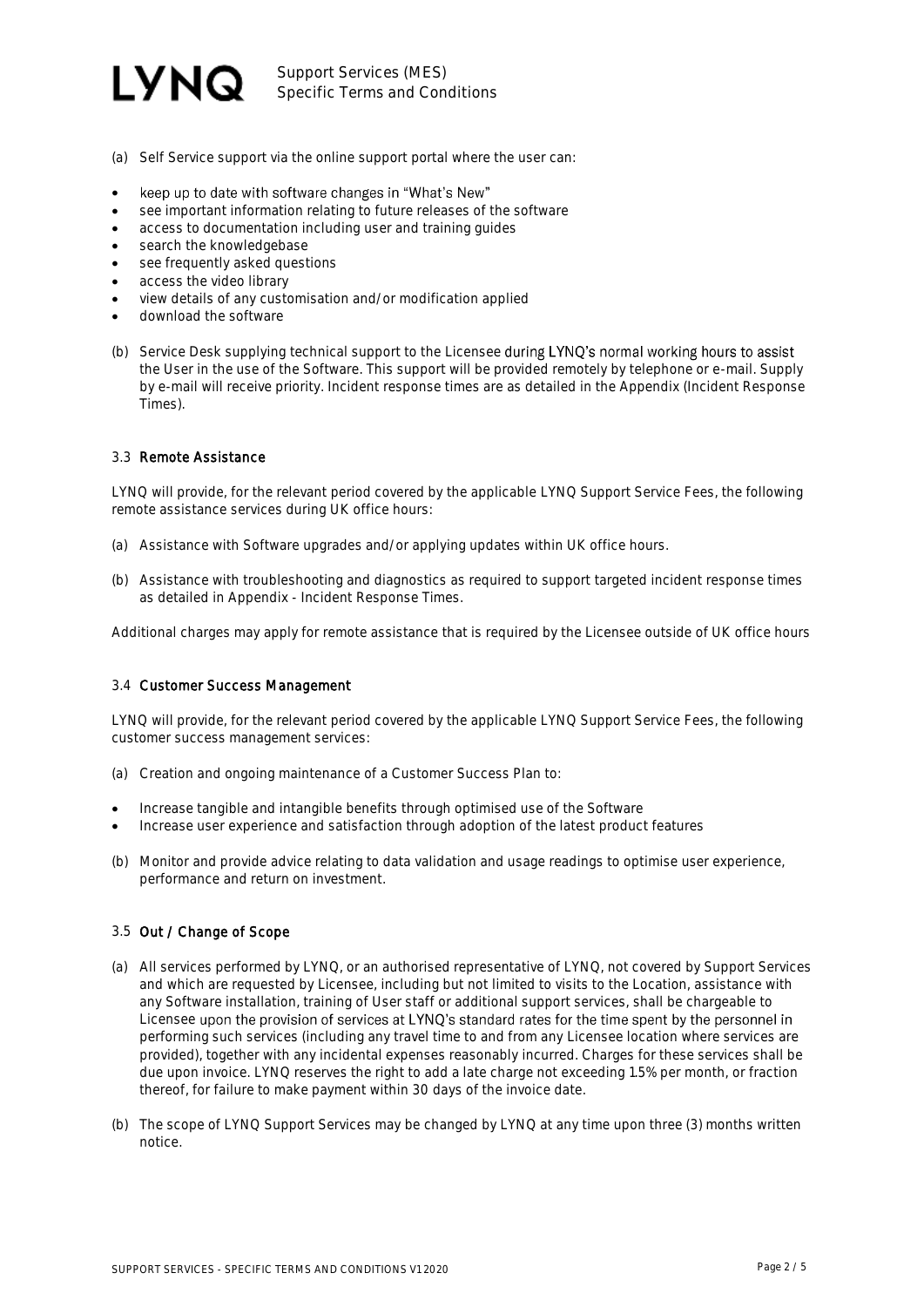#### **LYNQ** Support Services (MES) Specific Terms and Conditions

# 4. LICENSEE RESPONSIBILITIES

- 4.1 Licensee shall continue to pay all LYNQ Support Service fees (if applicable) in accordance with the Agreement and payment terms as detailed in the Order Form.
- 4.2 Licensee shall deploy software on servers and/or client devices that meet minimum hardware and software requirements specifications as detailed in LYNQ System Requirements found at <https://lynqmes.com/resources/>
- 4.3 Licensee shall submit all incidents via the then current LYNQ support infrastructure as made available by LYNQ from time to time via updates, upgrades or add-ons.
- 4.4 Licensee shall provide and maintain remote access via the technical standard procedure as defined by LYNQ and grant LYNQ all necessary authorisations, in particular for remote analysis and issues as part of incident handling. Such remote access shall be granted without restriction regarding the nationality of the LYNQ employee(s) who process incidents or the country in which they are located. Licensee acknowledges that failure to grant access may lead to delays in incident handling and the provision of corrections, or may render LYNQ unable to provide help in an efficient manner.
- 4.5 Licensee shall, at no charge, cooperate fully with LYNQ's provision of maintenance services and, where a Defect is concerned, provide LYNQ with all relevant information collected by a user with respect to the Defect. If a Defect for which correction is requested by the user is found to be caused by a Non-Programming Error, then LYNQ may charge User for any such investigative or corrective action on a time and material basis at LYNQ's then current rates.
- 4.6 Licensee shall make available free of charge to LYNQ and/or its authorised representative(s) all information, facilities and service reasonably required by LYNQ and/or such authorised representative(s) for the performance of its/their obligations under this Agreement.

## 5. PRICE AND PAYMENT

LYNQ Support Services are included with Subscription (non-perpetual) licensing models and charged annually at twenty (20) percent of the current software list price for Lifetime (perpetual) licensing models as LYNQ Support Service fees. Fees shall be paid annually in advance according to the price and payment terms detailed in Section 4 of the Software License and Support Agreement and shall be specified in Order Forms under the Agreement.

## 6. TERMINATION

LYNQ Support Services are mandatory with Subscription (non-perpetual) licensing models. LYNQ Support Services may be terminated with Lifetime (perpetual) licensing models by either party with three (3) months' written notice (i) prior to the end of the Initial Term and (ii) thereafter, prior to the start of the following renewal period. Any termination provided in accordance with the above will be effective at the end of the then-current LYNQ Support Services period during which the termination notice is received by the respective party. Notwithstanding the forgoing, LYNQ may terminate LYNQ Support Services after one (1) month's written notice of Licensee's failure to pay LYNQ Support Service fees.

## 7. REINSTATEMENT

In the event Licensee elects not to commence LYNQ Support Services upon the first day of the month following initial delivery of the Software, or declined by the Licensee for some period of time, and is subsequently requested or reinstated, LYNQ will invoice Licensee the accrued LYNQ Support Service fees associated with such time period at the then current software price list plus a reinstatement fee.

## 8. PERSONAL DATA PROCESSING

The parties agree to the of the then current Personal Data Processing Agreement for LYNQ Support and Professional Services ("DPA") found at https://lyngmes.com/agreements/ apply to Support Services and any other professional services LYNQ may provide to the Licensee.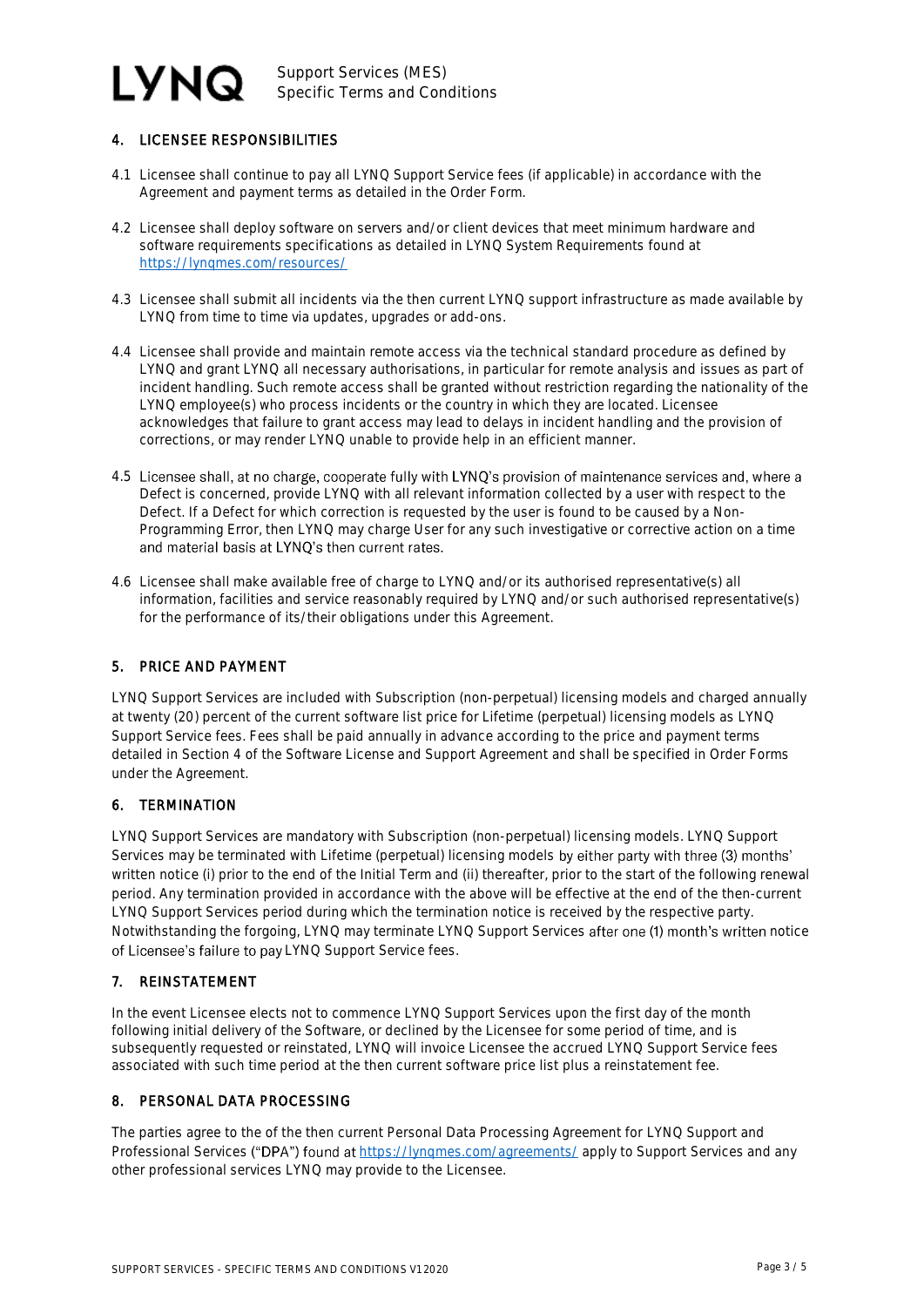# I VNQ

Support Services (MES) Specific Terms and Conditions

# GLOSSARY OF TERMS

"Agreement" means the agreement as defined in the Software Order Form.

"Defect" means a reproducible programming error, malfunction or defect in the Software, other than a Non-Programming error, that causes the operation of the Software to not substantially conform to the functional specifications in the Documentation, and that significantly affects the performance in accordance with those<br>specifications. An error, malfunction or defect is "reproducible" if LYNQ can reproduce and verify the reported error, malfunction of defect using specific input data and other conditions, as reported by User to LYNQ, which generated the reported error, malfunction or defect.

"Documentation" means LYNQ's then-current technical and/or functional documentation which is delivered or made available to Licensee with the Software under this Agreement.

"Initial Term" means the first twelve (12) month period following conclusion of Agreement.

"Lifetime" means the perpetual rights to use the software after the term of the Agreement.

"Modification" means (i) a change to the delivered source code or metadata; or (ii) any development, other than a change to the delivered source code or metadata, that customises, enhances, or changes existing functionality of the Software including, but not limited to, the creation of any new application program interfaces, alternative user interfaces or the extension of LYNQ data structures; or (iii) any other change to the Software (other than an Add-on) utilising or incorporating any LYNQ Materials (defined below).

"Non-Programming Error" means any error, defect or malfunction in any Software caused by: (a) hardware used with or by the Software; (b) interference by any user or any third party software; (c) modification or alteration of any Software by persons other than LYNQ; (d) the negligence of User, or accident or misuse; (e) failure to provide a suitable installation environment; (f) use of Software on any system other than a supported system; (g) user supplied data which does not comply with Software formats; or (h) operator error, inexperience or any other cause which is not inherent in the Software.

"Software" means (i) any and all software products licensed to Licensee under this Agreement as specified in Software Order Forms hereto, all as developed by or for LYNQ and/or any of their affiliated companies and delivered to Licensee hereunder; (ii) any new releases, updates or versions thereof made available through unrestricted shipment pursuant to LYNQ Support or warranty obligation and (iii) any complete or partial copies of any of the foregoing.

"Software Order Form" means the order form for the Software, Third Party Software and related LYNQ Support ordered by Licensee thereunder, including information on Software, Third Party Software, LYNQ Support, fees, and other information necessary for the delivery of such items to Licensee.

"Subscription" means the non-perpetual rights to use the software during the term of the agreement secured by periodic payments.

"Support Service Fees" means the annual fees that must be paid in advance to secure the provision LYNQ Support Services for the software licensed under the Agreement. These fees are included with Subscription licensing models and charged at twenty (20) percent of the current software list price for Lifetime licensing models.